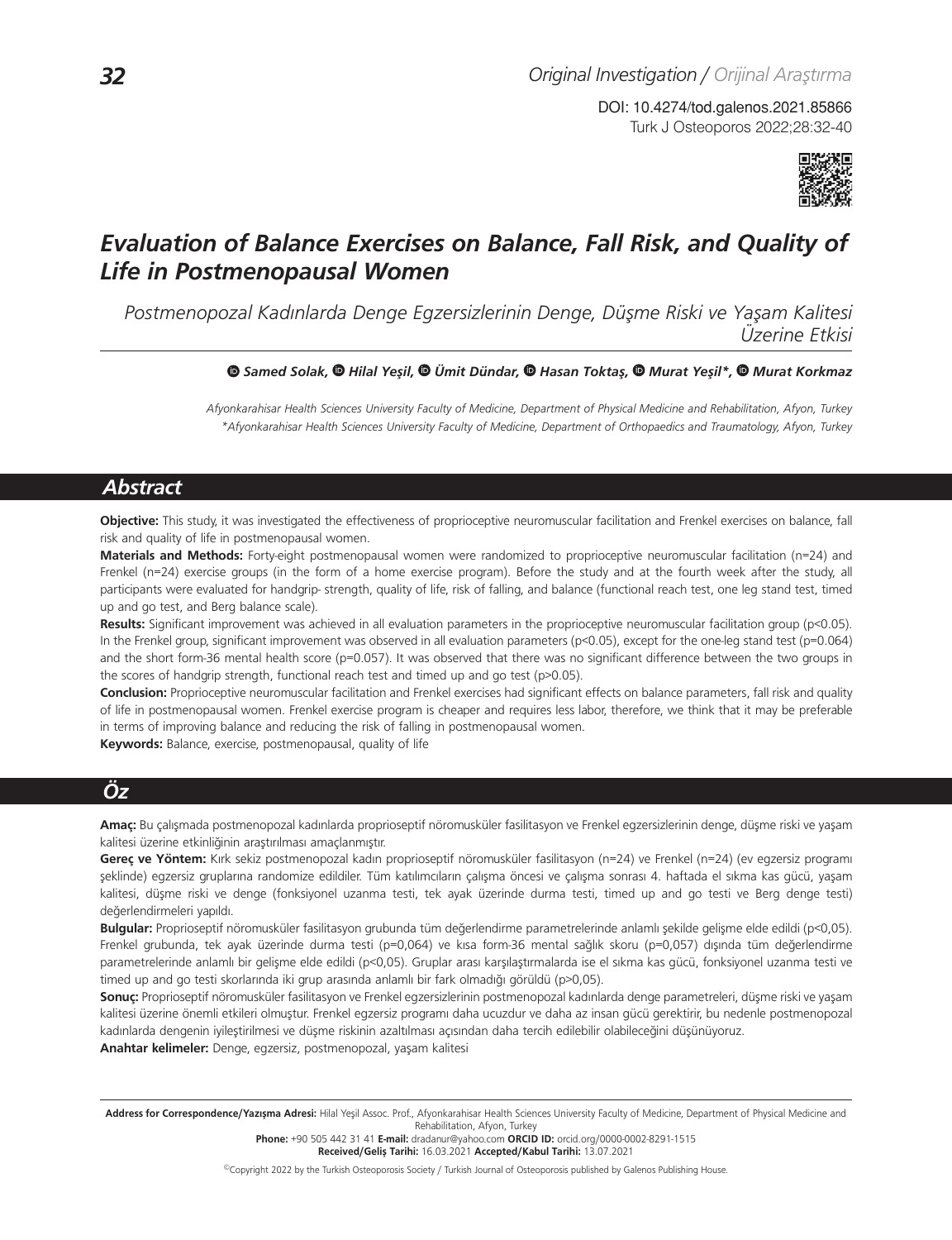# **Introduction**

Balance is the ability to maintain the gravitational line that supports body weight (1). Various factors may affect balance, such as age, gender, cognitive functions, musculoskeletal disorders, sensory disorders, and muscle tone (2,3). The decrease in balance ability limits the area of daily activity patients can do and increases the risk of falls (1).

As women age, their postural balance deteriorates due to decreased functional capacity and decreased movements. In postmenopausal women, the problem of balance is manifested by walking disorders, instability and falls (4). Estrogen has been shown to increase brain blood flow, act as an anti-inflammatory agent, increase activity in neuronal synapses, and exhibit direct neuroprotective and neurotrophic effects on brain tissue (5). Estrogen also has a positive effect on muscle strength by quantitatively increasing muscle quality (6). Estrogen loss in menopause is thought to affect postural stability and balance due to the reasons mentioned above (5,7).

Proprioceptive neuromuscular facilitation (PNF) is a type of neuromuscular retraining that involves stimulation of sensory receptors to provide information about the body position and movement to facilitate the intended movement (8). While PNF exercises improve body stability and proprioceptive senses of the extremities, it can improve static balance when applied to people with normal health (1). Frenkel exercises consist of a series of slow, repetitive movements performed in different positions while lying, sitting and standing (9). Here, it is aimed to compensate the disturbed balance by using sensorial mechanisms like visual, auditory and tactile to control voluntary movement (10).

There have been very few studies in the literature comparing the effectiveness of different types of exercise on balance functions and fall risk in postmenopausal women (11-13). In addition, information on which balance exercise type is the best and most useful is still insufficient and controversial. There are many studies in which the effects of PNF exercises on balance in different patient populations are evaluated and successful (1,8). However, the relatively few studies on Frenkel exercises led us to the idea of comparing the two exercises in this patient population. Therefore, we aimed to investigate whether or not there was a significant difference between the groups who received PNF and Frenkel exercises in postmenopausal women in terms of balance functions, fall risk, and quality of life.

# **Materials and Methods**

#### **Participants and Study Design**

In this prospective, randomized study, postmenopausal women aged 50-80 years who applied to the physical medicine and rehabilitation department of our university hospital between April 2018-August 2019 were voluntarily included in this study. Before the study, permission was obtained from the Afyon Kocatepe University Clinical Research Ethics Committee (protocol no: 2011-KAEK-2, date: 02.03.2018). All patients gave written informed consent.

The study included postmenopausal women aged 50-80 years who can walk independently. Criteria for exclusion from the study; "1. The presence of diabetic retinopathy and nephropathy, 2. Presence of plantar ulcers, 3. Presence of coronary artery disease, 4. Presence of peripheral vascular disease, 5. Presence of visual impairment, 6. Having a history of using devices that help walk, 7. Presence of severe neurological, muscular or rheumatologic disease, 8. History of alcohol use, 9. Having a lower limb amputation, 10. The presence of dementia, 11. Having a history of malignancy, 12. Don't have hearing problems, 13. Using drugs that affect balance, 14. Patients enrolled in a regular exercise program, 15. The presence of neurological diseases that affect balance (stroke, multiple sclerosis, Parkinson's disease, epilepsy, etc.), and 16. Patients with fragility fracture."

#### **Interventions**

The patients were randomized by block randomization method and divided into PNF exercise (n=24) and Frenkel home exercise (n=24) groups (Figure 1).

In the PNF exercise group; exercises accompanied by a physiotherapist were peformed 5 days a week (30 minutes) for 4 weeks. Five specific techniques were applied to the patients: dynamic stabilization, rhythmic stabilization, combined isotonic contractions, and hold-relax active motion. These techniques were applied in four hip patterns: hip extension-abductioninternal rotation, hip flexion-adduction-external rotation, hip extension-adduction-external rotation-hip flexion-abductioninternal rotation and also cross-variable knee flexion and extension. In lateral decubitus position, scapular and pelvic belt exercises in the anterior-elevation-posterior-depression diagonal were applied symmetrically and reciprocally to the patients in combined way. In addition, backbend and pull-up exercises were also given to the patients.

In the Frenkel exercise group, Frenkel coordination exercises were given in home exercise program 5 days a week for 4 weeks. Frenkel home exercises, consisting of ipsilateral shoulder flexion- hip and knee flexion, contralateral shoulder flexion- hip and knee flexion, ipsilateral shoulder abduction- hip abduction, contralateral shoulder abduction-hip abduction, ipsilateral hip extension-shoulder extension, contralateral hip extensionshoulder extension, shoulder flexion-hip and knee flexion, contralateral shoulder flexion-hip and knee flexion, ipsilateral shoulder abduction- hip abduction, contralateral shoulder abduction-hip abduction, ipsilateral hip extension-shoulder extension, contralateral hip extension-shoulder extension, backbend exercise in bed, heel-toe walking, and touching to certain points with one leg while fixing the other while standing, were given to the patients. The physiotherapist demonstrated Frenkel exercises to them once. Then, an informative brochure showing exercises like a home brochure were given. Exercises were performed in standing, open eyes and closed positions.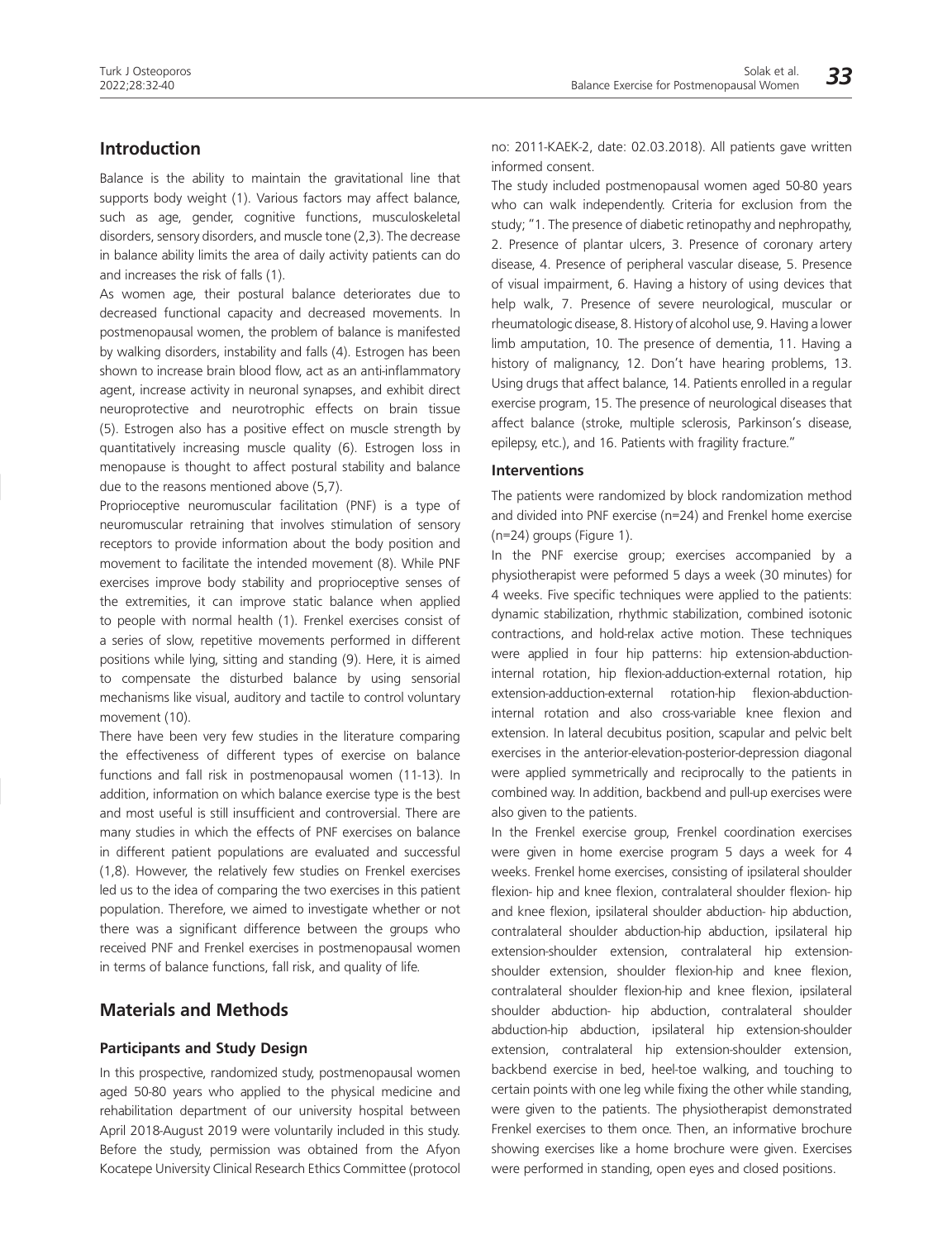

**Figure 1.** Flow diagram of the study *PNF: Proprioceptive neuromuscular facilitation*

At the end of the study, the participant patients stated that they were satisfied with the application and had no difficulty in following the exercise program. No side effects were also seen.

### **Outcomes**

Treatment responses were evaluated before and after the study (4<sup>th</sup> week). The demographic and clinical characteristics of the patients were recorded at the beginning of the treatment. The fall risk of the patients was evaluated by Falls Risk for Older People-community Setting (FROP-COM) parameter (primary outcome), their balance status were assessed with functional reach test (FRT), stand on one leg test, timed up and go (TUG) test and Berg balance scale (BBS), and hand gripping strength was evaluated with Jamar hand dynamometry and quality of life evaluated with short form (SF)-36 (secondary outcomes).

FROP-COM; questionnaire was used to assess participants' detailed fall risk. In the questionnaire, which evaluates thirteen risk factors with a total of 28 questions, 25 of the questions determine the total score with ordinal number (0-3) or double scoring. A score of 0-20 indicates a low-moderate fall risk, and 21-60 points a high risk of falling (14,15).

The FRT is is a test developed to examine forward stability. During the test, participants were asked to lie as far forward as they could without breaking the contact of their feet with the ground. The distance between the start and end positions was measured and recorded. Three trials were made and the average of the last two was noted (16).

One leg stand test; standing times are recorded by reducing the support surface of individuals and maintaining their balance on one leg with their eyes open and closed. The test was terminated after 30 seconds or when the patient's foot touched the floor. Later, the time was recorded (17).

TUG test; used to assess balance and fall risk. Using a standard chair for the test, the patient is asked to sit on the basis of the chair and stand up and walk with regular steps a predetermined distance of 3 meters in length, then, was asked to walk at walking speed, turn around and sit on the chair again. The passing time recorded in seconds with a stopwatch (18).

BBS is a scale that includes 14 instructions and is scored between 0-4 by observing the patient's performance for each instruction. Zero point ise given in cases where the patient has never been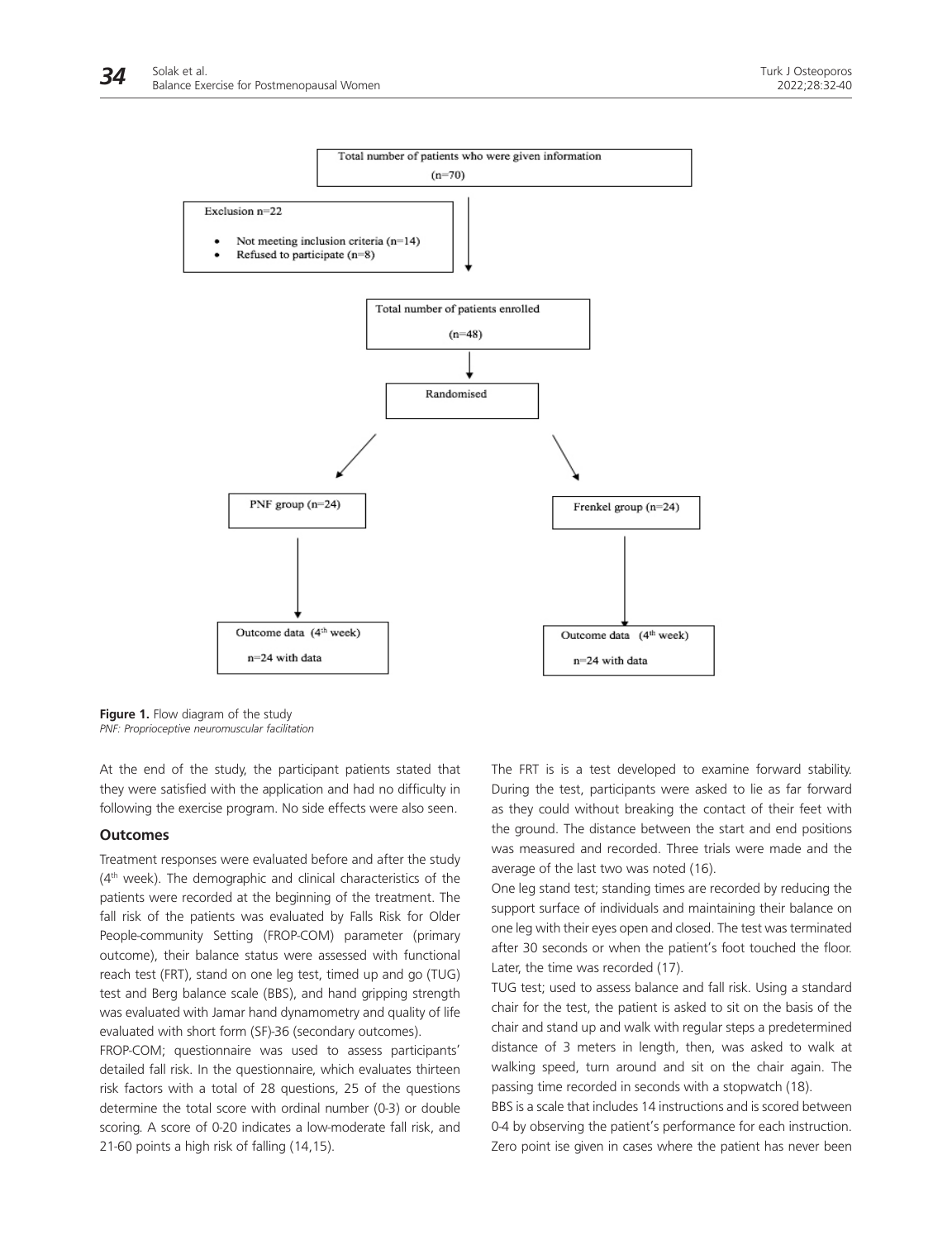able to do the activity, while 4 point is given when the patient has completed the activity independently (19).

Hand grip strength test; was evaluated with JAMAR dynamometer (BASELINE hydraulic hand dynamometer FEI White Plains, NY 10602 USA). The patients were asked to sit flat, hold their upper arm in a neutral position and keep their elbows at 90° flexion. The forearm was held in a neutral position and they were asked to hold their elbow in extension between 0 and 30°. Then the patient was asked to grip the device with all of his/her strength. The test was repeated only three times, their averages were taken and recorded (20). Studies have shown that hand grip muscle strength and isometric knee extensor strength are well correlated.

SF-36; is a generic scale that is often used to assess the quality of life. The scale consists of 36 items and provides measurement of 8 dimensions. The scores range from 0 to 100, separately for each subscale. As the scores increase, the quality of life also increases (21).

#### **Randomization**

The patients who met the inclusion and exclusion criteria of the present study were randomized by block randomization method and divided into two groups as PNF exercise group with 24 patients and Frenkel home exercise group with 24 patients. Randomization process was conducted by a medical doctor who is not a contributor of the study. Besides, researchers and analysts were blinded, with the exception of patients.

#### **Power Analysis**

The strength of the work calculated using the "G Power-3.1.9.2" program. As a result of the analysis applied to 48 people, the first group PNF exercise (n=24) and the second group Frenkel exercise (n=24), the effect size was found to be  $\alpha$ =0.05, the effect size was 0.7667, and the power of the post-hoc study was calculated as 0.74.

#### **Statistical Analysis**

The data was analyzed in SPSS for Windows version 22.00 packaged program. Normality test of numerical variables was checked by using Kolmogorov-Smirnow test. In the comparison of differences between categorical variables, chi-square test was used. In the comparison of pre-treatment baseline data and percentage variation scores of both groups (post-treatment value- pre-treatment value/100), Independent t-test in the analysis of numerical data showing normal distribution and Mann-Whitney U test in the analysis of numerical data not showing normal distribution were used. Paired samples t-test was used in the comparison of pre- and post-treatment values of normally distributed numerical data. Wilcoxon signed rank test was used to compare pre- and post-treatment values of non-numerical data that did not show normal distribution. The results were analyzed at confidence interval of 95% and the significance level was accepted as p<0.05.

# **Results**

Table 1 shows baseline clinical and demographic characteristics of patients with a mean age of 57.1±6.2 years. A total of 13 patients (27.1%) had a history of falls in the last 6 months and 12 months. Among the groups; no significant difference was found except for SF-36 pain sub-group score (p=0.005) (Table 1). When examining the within-group evaluations, significant improvement was detected in all parameters in PNF group (Table 2). In the Frenkel group; significant improvement was detected to be achieved except for the one leg stand test (p=0.064) and SF-36 mental health subgroup (p=0.057) scores (Table 3).

Among the groups; no statistically significant difference was determined in terms of percentage change amounts in hand gripping muscle strength, FROP-COM, FRT, and TUG test scores (p=0.085, p=0.167, p=0.143, and p=0.361, respectively) (Table 4). When the patients were compared in terms of percentage change amounts in one leg stand test and BBS scores, there was a statistically significant difference between groups (p= 0.022 and p=0.002, respectively) (Table 4). In the PNF group, percentage change amounts in the one leg stand test and BBS scores were higher.

When the patients were compared in terms of percentage change amounts in SF-36 sub-groups; there was a statistically significant difference in physical function and pain sub-group scores of the groups (p=0.000 and p=0.002, respectively) (Table 4). Percentage change amount in physical function and pain scores was higher in the PNF group. No significant difference was found between the groups in terms of the other sub-groups.

# **Discussion**

In the present study we determined that there were significant improvements in all parameters after treatment in PNF group compared to before treatment, and in Frenkel group, there were significant improvements in all parameters except the one-leg stand test and SF-36 mental health subgroup score. However, there was no significant difference between the groups, except for the BBS, one-leg stand test, and SF-36 physical function and pain subgroup scores.

Postmenopausal women at increased risk of falling (5). Since osteoporosis is also a common condition in postmenopausal women, negative conditions such as hip and vertebral fractures can lead to a higher risk of falling (12). Therefore, early detection of balance problems and assessment of the fall risk is extremely important in this group. As a result of various approaches, it will be possible to reduce the risk of developing osteoporotic fractures by giving patients balance rehabilitation.

It is important to assess the risk of falling, as falls can lead to adverse conditions such as fractures, disability and restricted daily activities (22). In this study, it was determined that there was a significant improvement in the FROP-COM evaluation parameter after the treatment in both exercise groups compared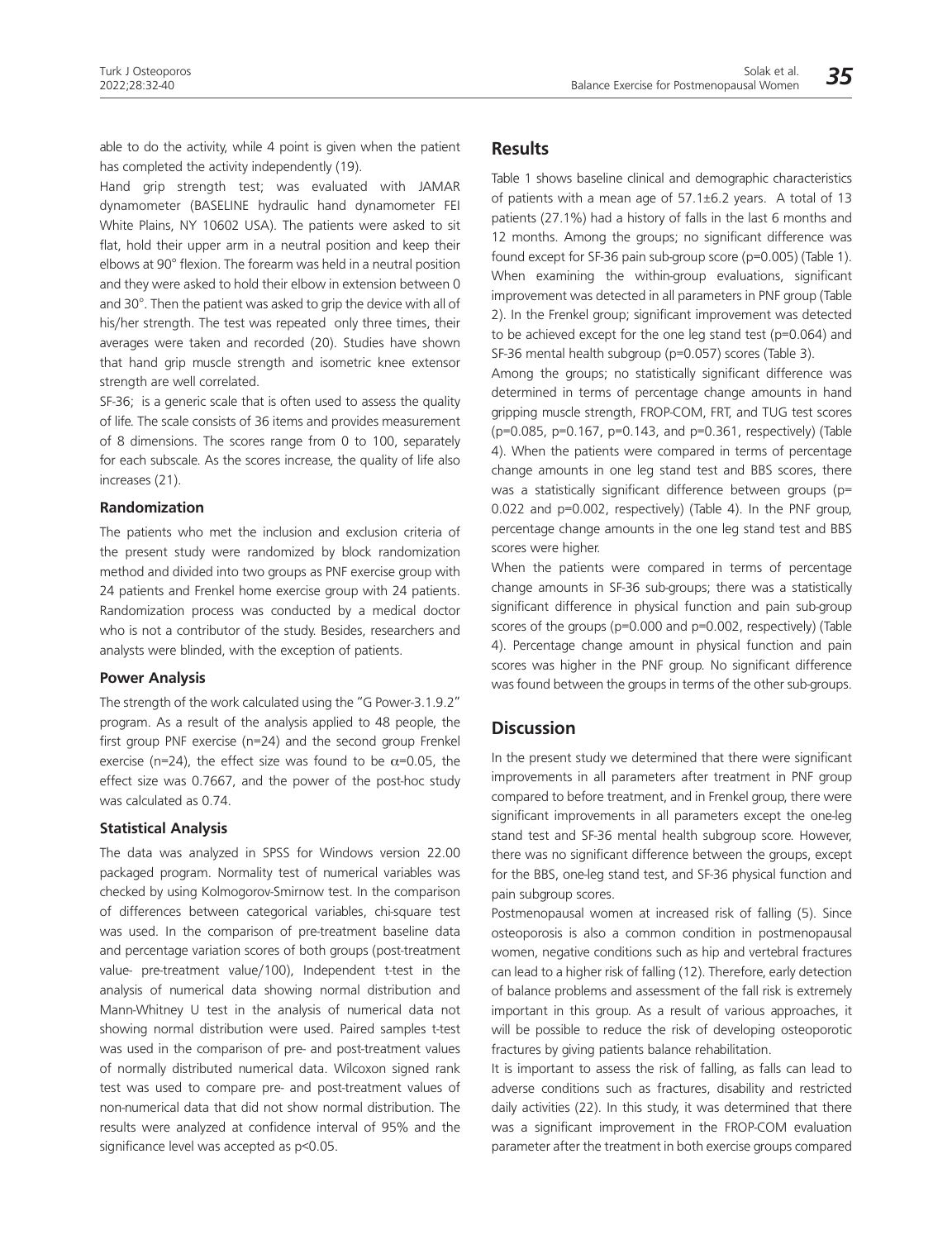| Table 1. Baseline demographic and clinical characteristics of the patients                                                                    |                               |                                   |          |  |  |
|-----------------------------------------------------------------------------------------------------------------------------------------------|-------------------------------|-----------------------------------|----------|--|--|
| <b>Variables</b>                                                                                                                              | <b>PNF</b> exercise<br>$n=24$ | <b>Frenkel exercise</b><br>$n=24$ | p-value  |  |  |
| Age, years (mean $\pm$ SD)                                                                                                                    | 55.6±4.8                      | $58.7 \pm 7.1$                    | 0.085    |  |  |
| <b>Education (n)</b>                                                                                                                          |                               |                                   |          |  |  |
| Illiterate                                                                                                                                    | 12                            | 13                                |          |  |  |
| Primary school                                                                                                                                | 10                            | 10                                | 0.385    |  |  |
| Middle-high school                                                                                                                            | $\overline{2}$                | $\mathbf 0$                       |          |  |  |
| University                                                                                                                                    | $\overline{0}$                | $\mathbf{1}$                      |          |  |  |
| Body mass index, kg/cm <sup>2</sup> (n)                                                                                                       |                               |                                   |          |  |  |
| < 18.5                                                                                                                                        | $\overline{0}$                | $\overline{0}$                    |          |  |  |
| 18.5-24.9                                                                                                                                     | $\overline{4}$                | $\mathbf{1}$                      |          |  |  |
| 25-29.9                                                                                                                                       | 10                            | 6                                 | 0.122    |  |  |
| 30-39.9                                                                                                                                       | 8                             | 16                                |          |  |  |
| $>40$                                                                                                                                         | $\overline{2}$                | $\mathbf{1}$                      |          |  |  |
| Smoking (n)                                                                                                                                   |                               |                                   |          |  |  |
| Yes                                                                                                                                           | $\mathbf{1}$                  | $\overline{2}$                    | 0.551    |  |  |
| <b>No</b>                                                                                                                                     | 23                            | 22                                |          |  |  |
| Falling in the last 6 months (n)                                                                                                              |                               |                                   |          |  |  |
| Yes                                                                                                                                           | $\overline{2}$                | $\mathbf{1}$                      | 0.551    |  |  |
| <b>No</b>                                                                                                                                     | 22                            | 23                                |          |  |  |
| Falling in the last 12 months (n)                                                                                                             |                               |                                   |          |  |  |
| Yes                                                                                                                                           | $\overline{7}$                | $\overline{3}$                    | 0.286    |  |  |
| <b>No</b>                                                                                                                                     | 17                            | 21                                |          |  |  |
| Short form-36 (mean $\pm$ SD)                                                                                                                 |                               |                                   |          |  |  |
| Physical functioning                                                                                                                          | $61.3 \pm 18.9$               | $70.6 \pm 15.1$                   | 0.072    |  |  |
| Physical role                                                                                                                                 | 42.7±37.9                     | 56.5±28.9                         | 0.172    |  |  |
| Pain                                                                                                                                          | $38.2 \pm 24.9$               | $57.9 \pm 21.2$                   | $0.005*$ |  |  |
| General health                                                                                                                                | $46.3 \pm 14.1$               | 53.9±12.8                         | 0.053    |  |  |
| Vitality                                                                                                                                      | $45.2 \pm 16.6$               | $47.7 \pm 17.1$                   | 0.609    |  |  |
| Social functioning                                                                                                                            | $52.6 \pm 21.2$               | $60.4 \pm 21.4$                   | 0.177    |  |  |
| Emotional role                                                                                                                                | $43.1 \pm 36.1$               | $51.4 \pm 31.1$                   | 0.321    |  |  |
| Mental health                                                                                                                                 | $48.2 \pm 14.5$               | $50.7 \pm 15.6$                   | 0.568    |  |  |
| Hand grip strenght (kg) (mean $\pm$ SD)                                                                                                       | 38.8±9.6                      | $43.3 \pm 9.5$                    | 0.103    |  |  |
| FROP-COM (mean ± SD)                                                                                                                          | $10.9 + 4.2$                  | $10.0 \pm 2.7$                    | 0.319    |  |  |
| Functional reach test (mean $\pm$ SD)                                                                                                         | $29.5 \pm 4.9$                | $28.2 \pm 4.7$                    | 0.341    |  |  |
| Timed up and go test (mean $\pm$ SD)                                                                                                          | $12.2 \pm 2.1$                | $12.3 \pm 1.7$                    | 0.843    |  |  |
| One leg stand test (mean $\pm$ SD)                                                                                                            | $15.2 \pm 9.1$                | $15.8 + 9.4$                      | 0.725    |  |  |
| Berg balance scale (mean ± SD)                                                                                                                | $48.7 \pm 3.6$                | $50.5 \pm 3.7$                    | 0.054    |  |  |
| FROP-COM: Falls risk of older people-community setting, PNF: Proprioceptive neuromuscular facilitation, SD: Standard deviation, *means p<0.05 |                               |                                   |          |  |  |

to the pre-treatment. In our study, 13 (27.1%) of patients with had a history of falling within the last 6 months and the last 12 months. In this respect, the improvement in fall risk measured with FROP-COM was seen to be clinically important. However, in the evaluation between the groups, the difference between the pre-treatment and post-treatment measurements was not significant. These results showed that both PNF and Frenkel exercises were effective in reducing the fall risk.

In their study, Cilento et al. (23) reported that when the elderly female patients were randomized into strengthening, functional exercise, PNF exercises and control groups, there was significant improvement in all groups compared to the control group and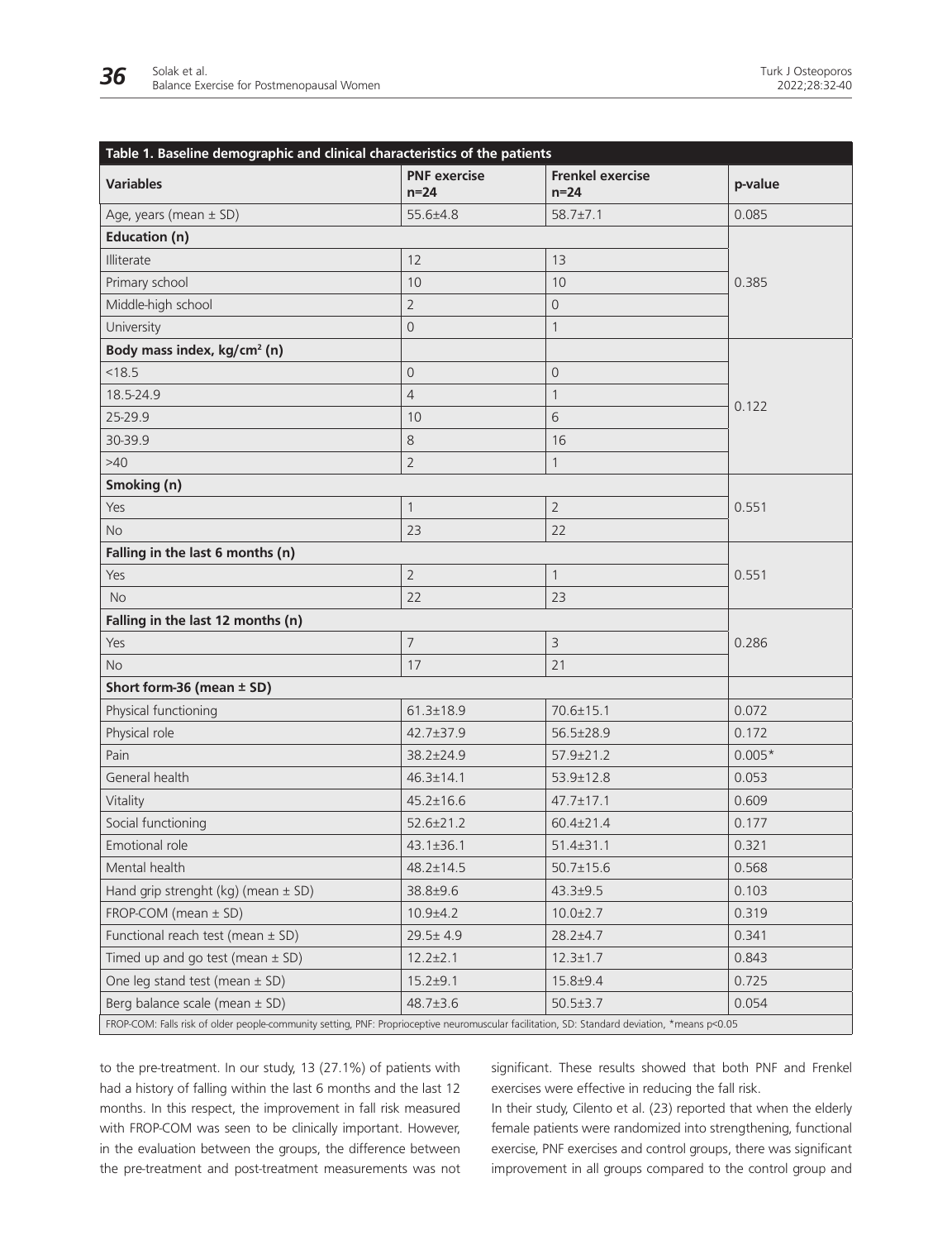| Table 2. Comparison of evaluation parameters of PNF group before and after treatment |                                                                                                                       |                       |          |  |  |
|--------------------------------------------------------------------------------------|-----------------------------------------------------------------------------------------------------------------------|-----------------------|----------|--|--|
|                                                                                      | <b>PNF</b>                                                                                                            |                       |          |  |  |
|                                                                                      | <b>Pre-treatment</b>                                                                                                  | <b>Post-treatment</b> | p-value  |  |  |
| Hand grip strenght                                                                   | 38.8±9.6                                                                                                              | 46.7±10.4             | $0.001*$ |  |  |
| FROP-COM                                                                             | $10.9 + 4.2$                                                                                                          | $9.6 + 4.1$           | $0.047*$ |  |  |
| Functional reach test                                                                | $29.5 \pm 4.9$                                                                                                        | $34.5 + 4.9$          | $0.000*$ |  |  |
| Timed up and go test                                                                 | $12.2 \pm 2.1$                                                                                                        | $11.4 \pm 1.6$        | $0.034*$ |  |  |
| One leg stand test                                                                   | $15.2 + 9.1$                                                                                                          | $22.7 + 9.3$          | $0.000*$ |  |  |
| Berg balance scale                                                                   | $48.7 \pm 3.6$                                                                                                        | $54.0 \pm 2.4$        | $0.000*$ |  |  |
| Short form-36                                                                        |                                                                                                                       |                       |          |  |  |
| Physical functioning                                                                 | $61.3 \pm 18.9$                                                                                                       | 71.0±22.9             | $0.005*$ |  |  |
| Physical role                                                                        | $42.7 \pm 37.9$                                                                                                       | 73.9±33.4             | $0.001*$ |  |  |
| Pain                                                                                 | 38.2±24.9                                                                                                             | 70.6±22.6             | $0.000*$ |  |  |
| General health                                                                       | $46.3 \pm 14.1$                                                                                                       | 54.6±15.9             | $0.003*$ |  |  |
| Vitality                                                                             | $45.2 \pm 16.6$                                                                                                       | $53.1 \pm 18.4$       | $0.002*$ |  |  |
| Social functioning                                                                   | $52.6 \pm 21.2$                                                                                                       | 77.6±19.8             | $0.000*$ |  |  |
| Emotional role                                                                       | $43.1 \pm 36.1$                                                                                                       | $69.5 \pm 39.2$       | $0.012*$ |  |  |
| Mental health                                                                        | $48.2 \pm 14.5$                                                                                                       | $58.0 \pm 16.2$       | $0.007*$ |  |  |
|                                                                                      | FROP-COM: Falls risk of older people-community setting, PNF: Proprioceptive neuromuscular facilitation, *means p<0.05 |                       |          |  |  |

| Table 3. Comparison of evaluation parameters of Frenkel group before and after treatment |                      |                       |          |  |  |
|------------------------------------------------------------------------------------------|----------------------|-----------------------|----------|--|--|
|                                                                                          | Frenkel              |                       |          |  |  |
|                                                                                          | <b>Pre-treatment</b> | <b>Post-treatment</b> | p-value  |  |  |
| Hand grip strenght                                                                       | $43.3 + 9.5$         | $46.9 \pm 8.2$        | $0.006*$ |  |  |
| FROP-COM                                                                                 | $10.0 \pm 2.7$       | $9.3 \pm 2.3$         | $0.048*$ |  |  |
| Functional reach test                                                                    | $28.2 \pm 4.7$       | 30.8±4.2              | $0.022*$ |  |  |
| Timed up and go test                                                                     | $12.3 \pm 1.7$       | $11.1 \pm 1.6$        | $0.002*$ |  |  |
| One leg stand test                                                                       | $15.8 + 9.4$         | $19.1 \pm 8.5$        | 0.064    |  |  |
| Berg balance scale                                                                       | $50.5 \pm 3.7$       | $53.5 \pm 2.3$        | $0.000*$ |  |  |
| Short form-36                                                                            |                      |                       |          |  |  |
| Physical functioning                                                                     | $70.6 \pm 15.1$      | $77.3 \pm 15.3$       | $0.009*$ |  |  |
| Physical role                                                                            | 56.5±28.9            | 75.0±24.5             | $0.016*$ |  |  |
| Pain                                                                                     | $57.9 \pm 21.2$      | $67.7 \pm 25.7$       | $0.024*$ |  |  |
| General health                                                                           | 53.9± 12.8           | 59.4±10.0             | $0.016*$ |  |  |
| Vitality                                                                                 | $47.7 \pm 17.1$      | $56.0 \pm 18.4$       | $0.004*$ |  |  |
| Social functioning                                                                       | $60.4 \pm 21.4$      | $70.3 \pm 16.4$       | $0.019*$ |  |  |
| Emotional role                                                                           | $51.4 \pm 31.1$      | 77.8±21.2             | $0.002*$ |  |  |
| Mental health                                                                            | $50.7 \pm 15.6$      | $55.3 \pm 14.3$       | 0.057    |  |  |
| FROP-COM: Falls risk of older people-community setting, *means p<0.05                    |                      |                       |          |  |  |

functional exercise and PNF protocols were the most efficient exercises reinforcing new motor learning and control theories. In a study conducted to investigate the effect of trunk stabilization exercises made with PNF on muscle activation and FRT in hemiplegic patients, 40 patients were randomized to the PNF and control groups. The study determined that PNF exercises significantly improved both the dynamic balance scores and the FRT scores (24).

TUG was found to be useful in assessing balance and postural control and quite sensitive and specific for assessing fall risk (25). In another study, women were randomized into PNF, pilates, and control groups. PNF and pilates groups were treated for 4 weeks (3 sessions per week). At the end of the study, significant improvements were determined in TUG test and FRT scores in both exercise groups compared to the control group (26). In this study, it was suggested that a better balance between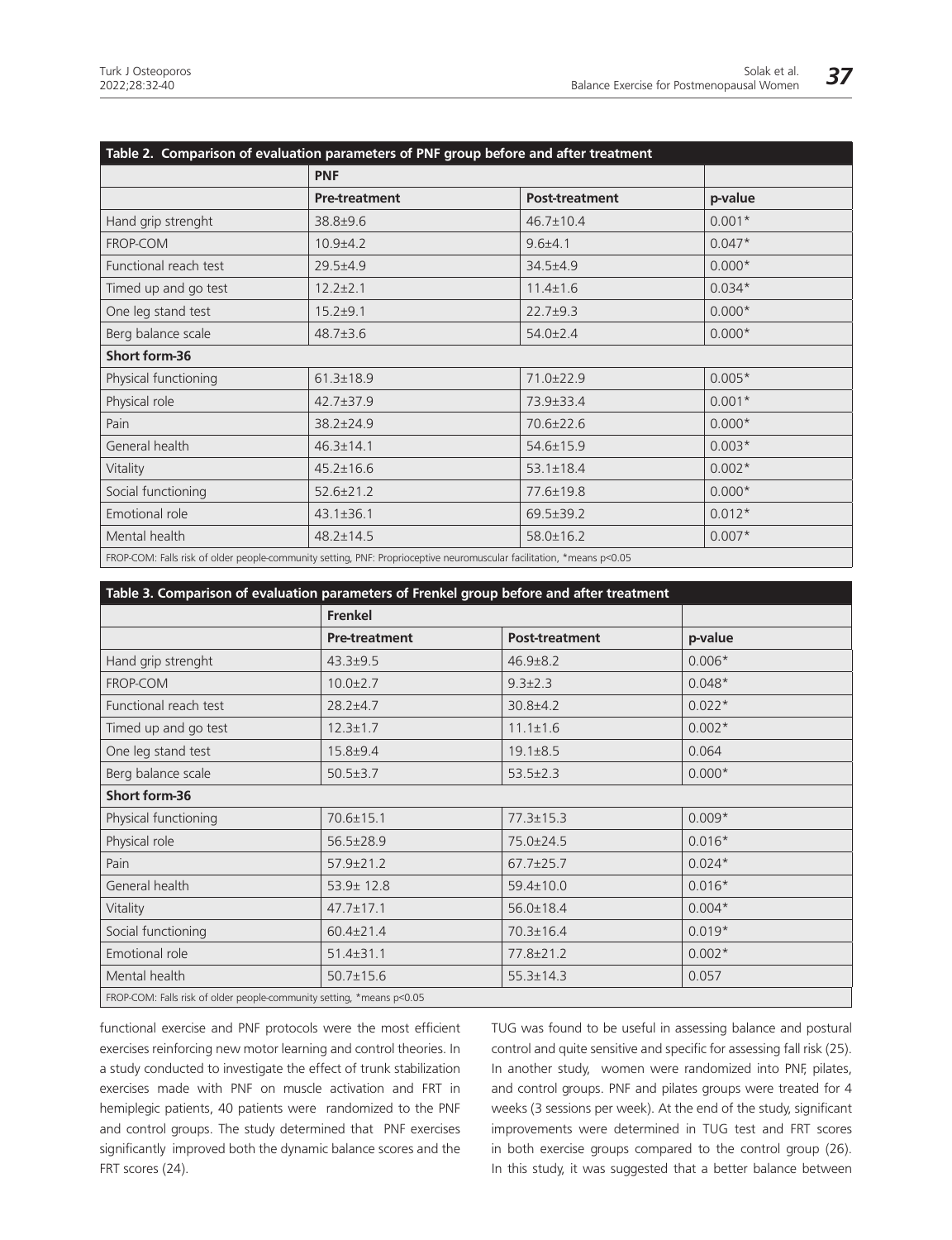| Table 4. Comparison of percentage change scores of evaluation parameters between groups |                                                                                                                       |                  |          |  |
|-----------------------------------------------------------------------------------------|-----------------------------------------------------------------------------------------------------------------------|------------------|----------|--|
|                                                                                         | Group                                                                                                                 |                  |          |  |
|                                                                                         | <b>PNF</b>                                                                                                            | Frenkel          | p-value  |  |
| Hand grip strenght                                                                      | $0.24 \pm 0.27$                                                                                                       | $0.11 \pm 0.16$  | 0.085    |  |
| FROP-COM                                                                                | $-0.08 \pm 0.4$                                                                                                       | $-0.06 \pm 0.16$ | 0.167    |  |
| Functional reach test                                                                   | $0.19 \pm 0.21$                                                                                                       | $0.12 \pm 023$   | 0.143    |  |
| Timed up and go test                                                                    | $-0.06 \pm 0.14$                                                                                                      | $-0.09 \pm 0.13$ | 0.361    |  |
| One leg stand test                                                                      | $0.80 \pm 0.79$                                                                                                       | $0.51 \pm 1.04$  | $0.022*$ |  |
| Berg balance scale                                                                      | $0.11 \pm 0.06$                                                                                                       | $0.07 \pm 0.07$  | $0.002*$ |  |
| Short form-36                                                                           |                                                                                                                       |                  |          |  |
| Physical functioning                                                                    | $0.30 \pm 0.39$                                                                                                       | $0.16 \pm 0.51$  | $0.000*$ |  |
| Physical role                                                                           | $0.37 \pm 0.75$                                                                                                       | $0.51 \pm 0.74$  | 0.507    |  |
| Pain                                                                                    | $0.95 \pm 0.76$                                                                                                       | $0.26 \pm 0.60$  | $0.002*$ |  |
| General health                                                                          | $0.24 \pm 0.34$                                                                                                       | $0.15 \pm 0.30$  | 0.298    |  |
| Vitality                                                                                | $0.22 \pm 0.32$                                                                                                       | $0.45 \pm 1.43$  | 0.446    |  |
| Social functioning                                                                      | $0.68 \pm 0.75$                                                                                                       | $0.32 \pm 0.54$  | 0.051    |  |
| Emotional role                                                                          | $0.47 \pm 0.90$                                                                                                       | $0.62 \pm 0.74$  | 0.549    |  |
| Mental health                                                                           | $0.29 \pm 0.47$                                                                                                       | $0.14 \pm 0.30$  | 0.244    |  |
|                                                                                         | FROP-COM: Falls risk of older people-community setting, PNF: Proprioceptive neuromuscular facilitation, *means p<0.05 |                  |          |  |

agonist and antagonist muscle activation was achieved after PNF exercises, and PNF reduced coactivation. With this mechanism, it was announced that PNF exercise improved static and dynamic balance, stabilometric parameters, and TUG test performance (26). Similar to the aforementioned studies, in our study, we also found significant improvements in FRT and TUG test parameters in both PNF and Frenkel groups after treatment compared to before treatment.

In a study whose average age was greater than us, the effects of ramp walking exercise with PNF on the dynamic balance of stroke patients were examined (27). BBS and FRTs were significantly increased in the PNF group after treatment, however, no significant difference was observed in the parameters evaluated in the control group (27). In a study by Rajhani-Shirazi et al. (28), the effects of two exercise protocols on clinical balance measurements were investigated in 60 patients with diabetic neuropathy. For this purpose, patients were randomized to Frenkel exercise, Swiss ball exercise and control group. After the treatment, a significant improvement was found in BBS in both groups. However, in the comparison between the groups, the improvement in the Swiss ball exercise group was found to be significantly higher. As a result of the study, it was stated that Swiss ball exercise can be preferred compared to Frenkel exercise in order to increase balance functions in diabetic neuropathy patients (28).

Similarly, in the present study, a significant improvement was determined in BBS and one leg stand test after the treatment in the PNF group. While there was a significant improvement in Frenkel group in BBS evaluation after treatment compared to the pre-treatment, there was no significant improvement in stand on one leg test. Besides, when we compare both groups, the improvement found in BBS and stand on one leg test in PNF group was determined to be significantly higher. It is thought that these improvements can be explained with manual resistance mechanism leading to maximum motor stimulation through stretching reflex, manual contact, verbal stimulation, and audiovisual biofeedback by PNF exercises.

Grip strength is thought to be a reliable determinant for whole body strength in older adult (29). In a study by Teixeira de Carvalho et al. (30), the effect of pilates and PNF methods on muscle strength increase was investigated. At the end of the study, both pilates and PNF methods were indicated to provide significant improvement of muscle strength in knee flexors and extensors (30). Excitability of spinal alpha motor neurons increases through peripheral receptors and peripheral nerves during PNF exercises. In their study conducted to evaluate the effectiveness of Frenkel exercises on improving lower extremity motor function in patients with subacute stroke, Ko et al. (31), randomized fourteen patients into Frenkel group and control group (traditional rehabilitation program) and no significant improvement was obtained in both groups in terms of muscle strength with Motricity index after treatment.

In this study, we found significant improvemen in both exercise groups. However, we couldn't find a significant difference between the groups. Based on the previous literature, it is thought that the muscle strength increase we obtained in the Frenkel group may be due to the postural stability increase provided with the same exercise and secondarily increased motor unit stimulability and the increased muscle fatigue resistance. With Frenkel exercises, body core muscles and waist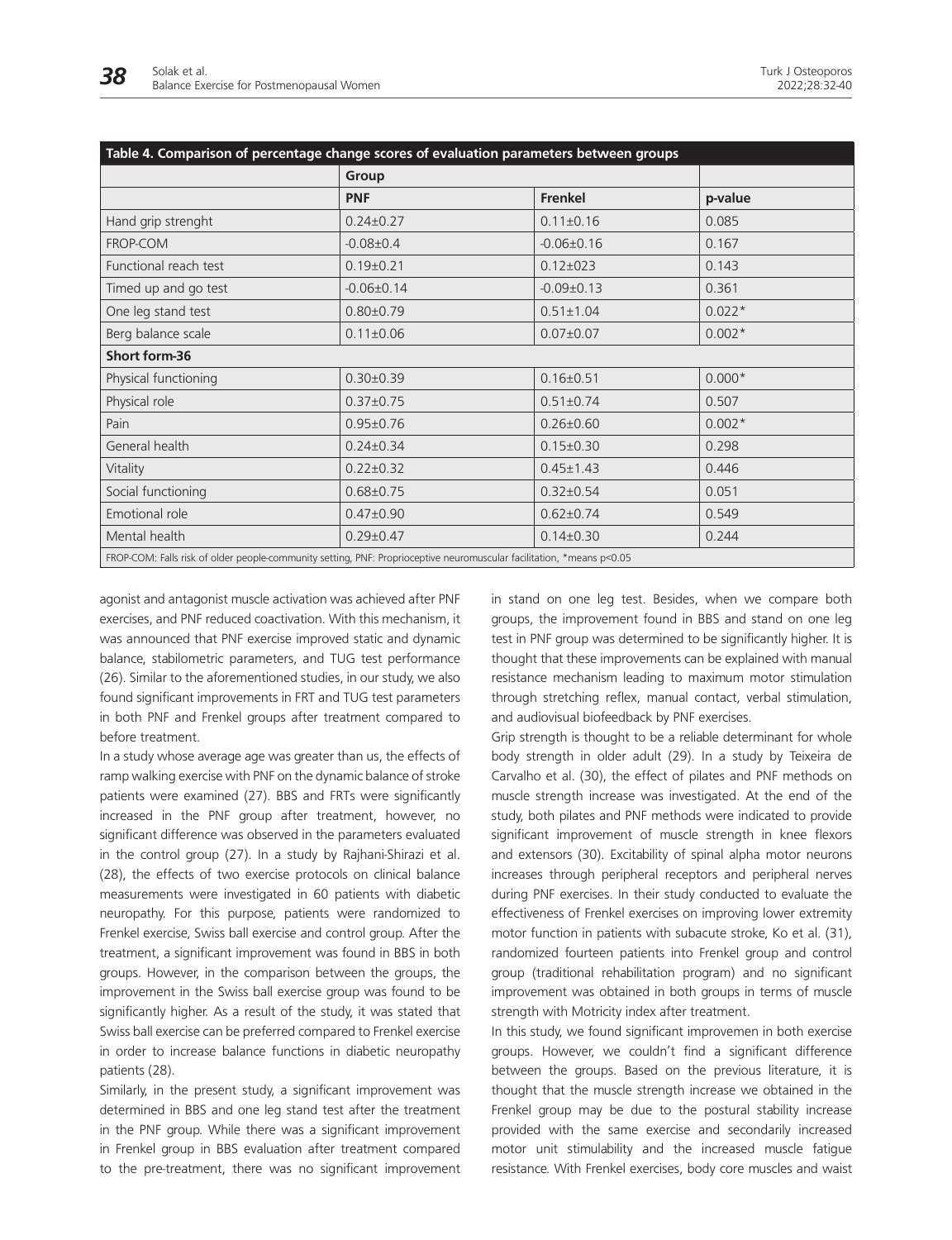and leg muscles also work and thus coordination and muscle strength also increase.

Among the quality of life tools used to evaluate general patient results, the most widely used one is SF-36. There are studies in the literature indicating that both PNF and Frenkel exercises enhance the quality of life (31,32). In our study, there was significant improvement in SF-36 subgroups after treatment in PNF group compared to before treatment. On the other hand, in Frenkel group, significant improvement was found in all SF-36 sub-groups except for mental health after treatment compared to the pre-treatment. In the comparison of the two groups, a significant improvement in favor of PNF was determined in SF-36 physical function and pain sub-groups. No significant results were found in the comparison of the other subgroups. Based on these results, it was concluded that both Frenkel and PNF exercises had a positive effect on quality of life.

There were some limitations of the present study. First, we evaluated patients immediately after treatment. The control time could be kept longer to assess the long-term effects of PNF and Frenkel exercises. Another limitation is that the Frenkel exercises were given as a home exercise program. It's not known how properly these exercises which were not performed under the supervision of a physiotherapist or physician were performed by the patients. It would be good to encourage patients by phone to do the exercises. However, as far as we know, there are no randomized studies comparing the efficacy of PNF and Frenkel exercises, which have previously proven efficacy on balance in postmenopausal, in this regard, it is thought that the results of the present study would provide an important contribution to the literature.

# **Conclusion**

To conclude, it was determined that PNF and Frenkel exercise programs had significant effects on balance parameters, fall risk and SF-36 quality of life scale in postmenopausal women. However, we could not find a significant difference between the two groups. Frenkel home exercise program is cheaper, easier, and requires less manpower, so we think it may be more preferable in terms of improving balance and reducing the risk of falls in postmenopausal women.

#### **Ethics**

**Ethics Committee Approval:** Before the study, permission was obtained from the Afyon Kocatepe University Clinical Research Ethics Committee (protocol no: 2011-KAEK-2, date: 02.03.2018).

**Informed Consent:** All patients gave written informed consent. **Peer-review:** Externally peer-reviewed.

#### **Authorship Contributions**

Surgical and Medical Practices: S.S., H.Y., Ü.D., H.T., M.Y., M.K., Concept: S.S., H.Y., Ü.D., H.T., M.K., Design: S.S., H.Y., Ü.D., H.T., M.Y., M.K., Data Collection or Processing: S.S., H.Y., Ü.D., H.T., M.Y., M.K., Analysis or Interpretation: S.S., H.Y., Ü.D., H.T., M.Y.,

M.K., Literature Search: S.S., H.Y., Ü.D., H.T., M.Y., M.K., Writing: S.S., H.Y., Ü.D., H.T., M.Y., M.K.

**Conflict of Interest:** No conflict of interest was declared by the authors.

**Financial Disclosure:** The authors declared that this study has received no financial support.

### **References**

- 1. Young KJ, Je CW, Hwa ST. Effect of proprioceptive neuromuscular facilitation integration pattern and swiss ball training on pain and balance in elderly patients with chronic back pain. J Phys Ther Sci 2015;27:3237-40.
- 2. Rogers ME, Page P, Takeshima N. Balance training for the older athlete. Int J Sports Phys Ther 2013;8:517-30.
- 3. Wolfson L, Whipple R, Derby CA, Amerman P, Murphy T, Tobin JN, et al. A dynamic posturography study of balance in healthy elderly. Neurology 1992;42:2069-75.
- 4. Rodrigues Barral AB, Nahas EA, Nahas-Neto J, Cangussu LM, Buttros Dde A. Effect of hormone therapy on postural balance in postmenopausal women. Menopause 2012;19:768-75.
- 5. Shepherd JE. Effects of estrogen on cognition, mood, and degenerative brain diseases. J Am Pharm Assoc (Wash) 2001;41:221-8.
- 6. Lowe DA, Baltgalvis KA, Greising SM. Mechanisms behind estrogen s beneficial effect on muscle strength in females. Exerc Sport Sci Rev 2010;38:61-7.
- 7. Cangussu LM, Nahas-Neto J, Petri Nahas EA, Rodrigues Barral AB, Buttros Dde A, Uemura G, et al. Evaluation of postural balance in postmenopausal women and its relationship with bone mineral density-a cross sectional study. BMC Musculoskelet Disord 2012;16:13:2.
- 8. Seo K, Park SH, Park K. The effects of stair gait training using proprioceptive neuromuscular facilitation on stroke patient's dynamic balance ability. J Phys Ther Sci 2015;27:1459-62.
- 9. Afrasiabifar A, Karami F, Najafi Doulatabad S. Comparing the effect of Cawthorne-Cooksey and Frenkel exercises on balance in patients with multiple sclerosis: a randomized controlled trial. Clin Rehabil 2018;32:57-65.
- 10. Marsden J, Harris C. Cerebellar ataxia: pathophysiology and rehabilitation. Clin Rehabil 2011;25:195-216.
- 11. Hita-Contreras F, Martínez-Amat A, Cruz-Díaz D, Pérez-López FR. Fall prevention in postmenopausal women: the role of Pilates exercise training. Climacteric 2016;19:229-33.
- 12. Sucuoglu H, Tuzun S, Akbaba YA, Uludag M, Gokpinar HH. Effect of Whole-Body Vibration on Balance Using Posturography and Balance Tests in Postmenopausal Women. Am J Phys Med Rehabil 2015;94:499-507.
- 13. von Stengel S, Kemmler W, Engelke K, Kalender WA. Effects of whole body vibration on bone mineral density and falls: results of the randomized controlled ELVIS study with postmenopausal women. Osteoporos Int 2011;22:317-25.
- 14. Pluchino A, Lee SY, Asfour S, Roos BA, Signorile JF. Pilot study comparing changes in postural control after training using a video game balance board program and 2 standard activitybased balance intervention programs. Arch Phys Med Rehabil 2012;93:1138-46.
- 15. Russell MA, Hill KD, Blackberry I, Day LM, Dharmage SC. The reliability and predictive accuracy of the falls risk for older people in the community assessment (FROP-Com) tool. Age Ageing 2008;37:634-9.
- 16. Kılınç M, Avcu F, Onursal O, Ayvat E, Savcun Demirci C, Aksu Yildirim S. The effects of Bobath-based trunk exercises on trunk control , functional capacity , balance , and gait: a pilot randomized controlled trial. Top Stroke Rehabil 2016;23:50-8.